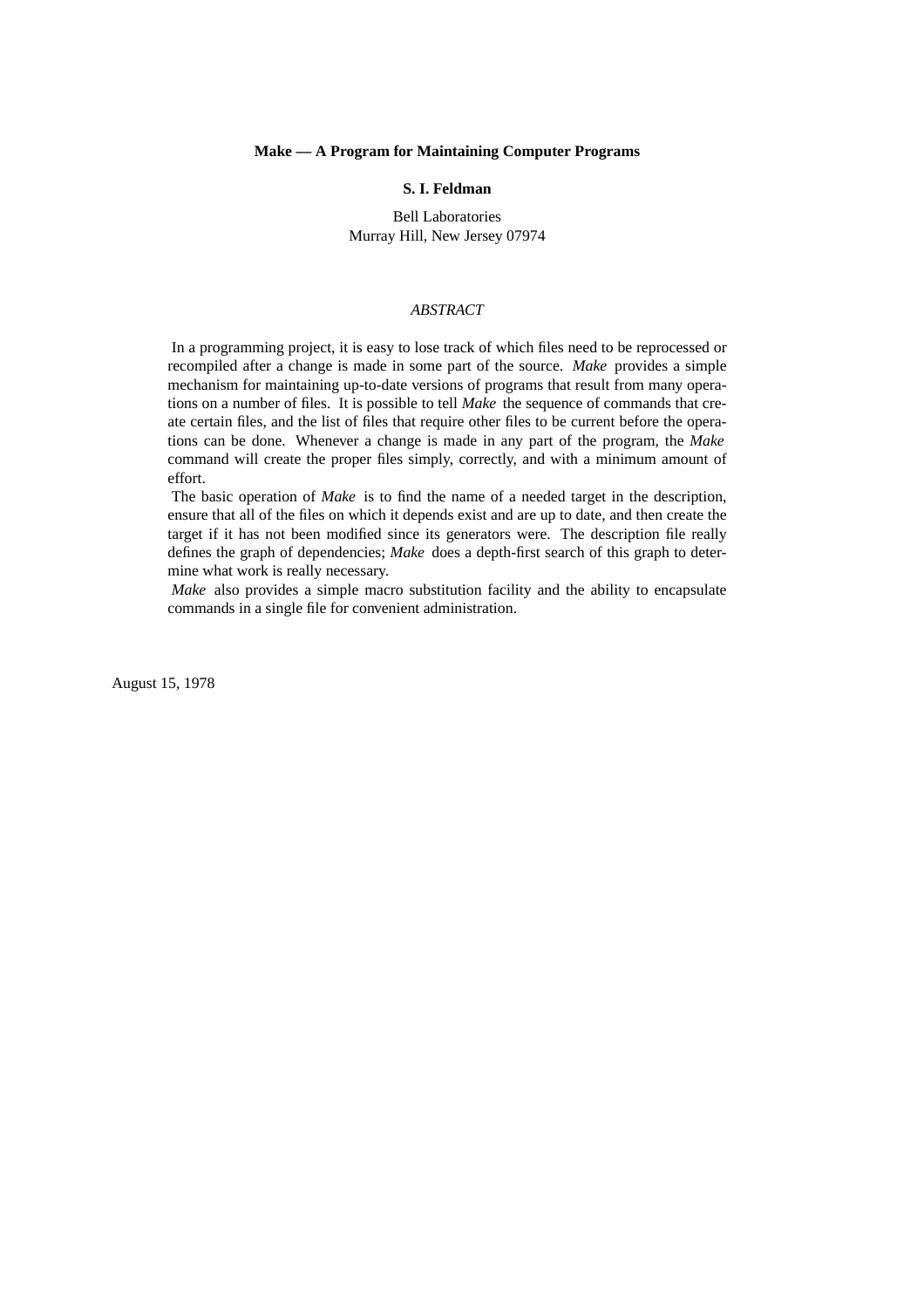## **Make — A Program for Maintaining Computer Programs**

# **S. I. Feldman**

Bell Laboratories Murray Hill, New Jersey 07974

# **Introduction**

It is common practice to divide large programs into smaller, more manageable pieces. The pieces may require quite different treatments: some may need to be run through a macro processor, some may need to be processed by a sophisticated program generator (e.g., Yacc[1] or Lex[2]). The outputs of these generators may then have to be compiled with special options and with certain definitions and declarations. The code resulting from these transformations may then need to be loaded together with certain libraries under the control of special options. Related maintenance activities involve running complicated test scripts and installing validated modules. Unfortunately, it is very easy for a programmer to forget which files depend on which others, which files have been modified recently, and the exact sequence of operations needed to make or exercise a new version of the program. After a long editing session, one may easily lose track of which files have been changed and which object modules are still valid, since a change to a declaration can obsolete a dozen other files. Forgetting to compile a routine that has been changed or that uses changed declarations will result in a program that will not work, and a bug that can be very hard to track down. On the other hand, recompiling everything in sight just to be safe is very wasteful.

The program described in this report mechanizes many of the activities of program development and maintenance. If the information on inter-file dependences and command sequences is stored in a file, the simple command

make

is frequently sufficient to update the interesting files, regardless of the number that have been edited since the last ''make''. In most cases, the description file is easy to write and changes infrequently. It is usually easier to type the *make* command than to issue even one of the needed operations, so the typical cycle of program development operations becomes

think — edit — *make* — test . . .

*Make* is most useful for medium-sized programming projects; it does not solve the problems of maintaining multiple source versions or of describing huge programs. *Make* was designed for use on Unix, but a version runs on GCOS.

## **Basic Features**

The basic operation of *make* is to update a target file by ensuring that all of the files on which it depends exist and are up to date, then creating the target if it has not been modified since its dependents were. *Make* does a depth-first search of the graph of dependences. The operation of the command depends on the ability to find the date and time that a file was last modified.

To illustrate, let us consider a simple example: A program named *prog* is made by compiling and loading three C-language files *x.c*, *y.c*, and *z.c* with the *lS* library. By convention, the output of the C compilations will be found in files named *x.o*, *y.o*, and *z.o*. Assume that the files *x.c* and *y.c* share some declarations in a file named *defs*, but that *z.c* does not. That is, *x.c* and *y.c* have the line

#include "defs"

The following text describes the relationships and operations:

prog : x.o y.o z.o cc x.o y.o z.o −lS −o prog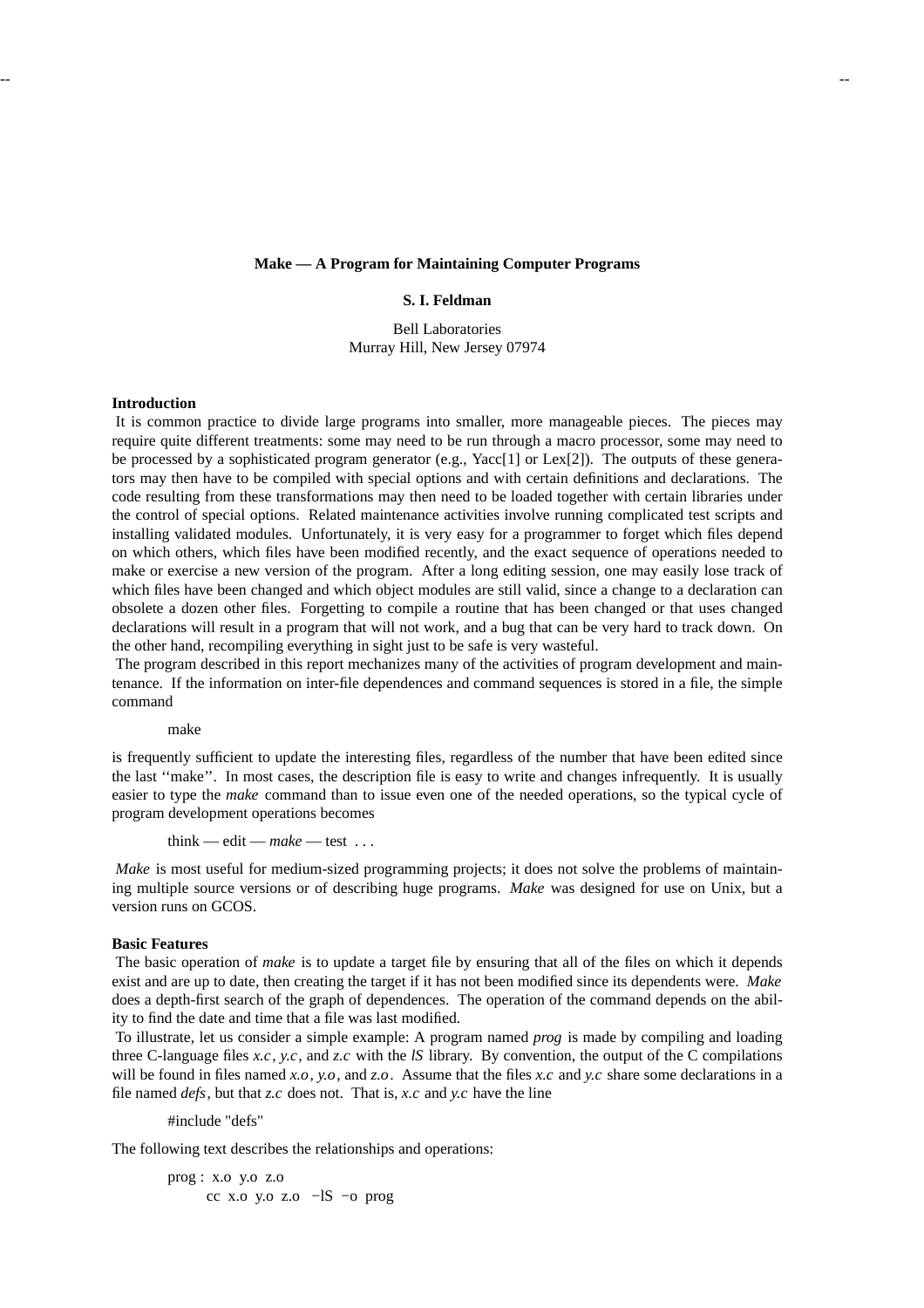### x.o y.o : defs

If this information were stored in a file named *makefile*, the command

make

would perform the operations needed to recreate *prog* after any changes had been made to any of the four source files *x.c*, *y.c*, *z.c*, or *defs*.

*Make* operates using three sources of information: a user-supplied description file (as above), file names and ''last-modified'' times from the file system, and built-in rules to bridge some of the gaps. In our example, the first line says that *prog* depends on three ''*.o*'' files. Once these object files are current, the second line describes how to load them to create *prog*. The third line says that *x.o* and *y.o* depend on the file *defs*. From the file system, *make* discovers that there are three "*.c*" files corresponding to the needed ".*o*" files, and uses built-in information on how to generate an object from a source file (*i.e.,* issue a ''cc −c'' command).

The following long-winded description file is equivalent to the one above, but takes no advantage of *make*'s innate knowledge:

prog: x.o y.o z.o

\n\n- $$
cc
$$
 x.o y.o z.o
\n- $-1S - 0$  prog
\n
\nx.o: x.c defs

\n\n- $cc - c$  x.c
\n
\ny.o: y.c defs

\n\n- $cc - c$  y.c
\n
\nz.o: z.c

\n\n- $cc - c$  z.c
\n

If none of the source or object files had changed since the last time *prog* was made, all of the files would be current, and the command

#### make

would just announce this fact and stop. If, however, the *defs* file had been edited, *x.c* and *y.c* (but not *z.c*) would be recompiled, and then *prog* would be created from the new "*.o*" files. If only the file *y.c* had changed, only it would be recompiled, but it would still be necessary to reload *prog*.

If no target name is given on the *make* command line, the first target mentioned in the description is created; otherwise the specified targets are made. The command

## make x.o

would recompile *x.o* if *x.c* or *defs* had changed.

If the file exists after the commands are executed, its time of last modification is used in further decisions; otherwise the current time is used. It is often quite useful to include rules with mnemonic names and commands that do not actually produce a file with that name. These entries can take advantage of *make*'s ability to generate files and substitute macros. Thus, an entry ''save'' might be included to copy a certain set of files, or an entry "cleanup" might be used to throw away unneeded intermediate files. In other cases one may maintain a zero-length file purely to keep track of the time at which certain actions were performed. This technique is useful for maintaining remote archives and listings.

*Make* has a simple macro mechanism for substituting in dependency lines and command strings. Macros are defined by command arguments or description file lines with embedded equal signs. A macro is invoked by preceding the name by a dollar sign; macro names longer than one character must be parenthesized. The name of the macro is either the single character after the dollar sign or a name inside parentheses. The following are valid macro invocations:

\$(CFLAGS) \$2  $(xy)$ \$Z  $\S(Z)$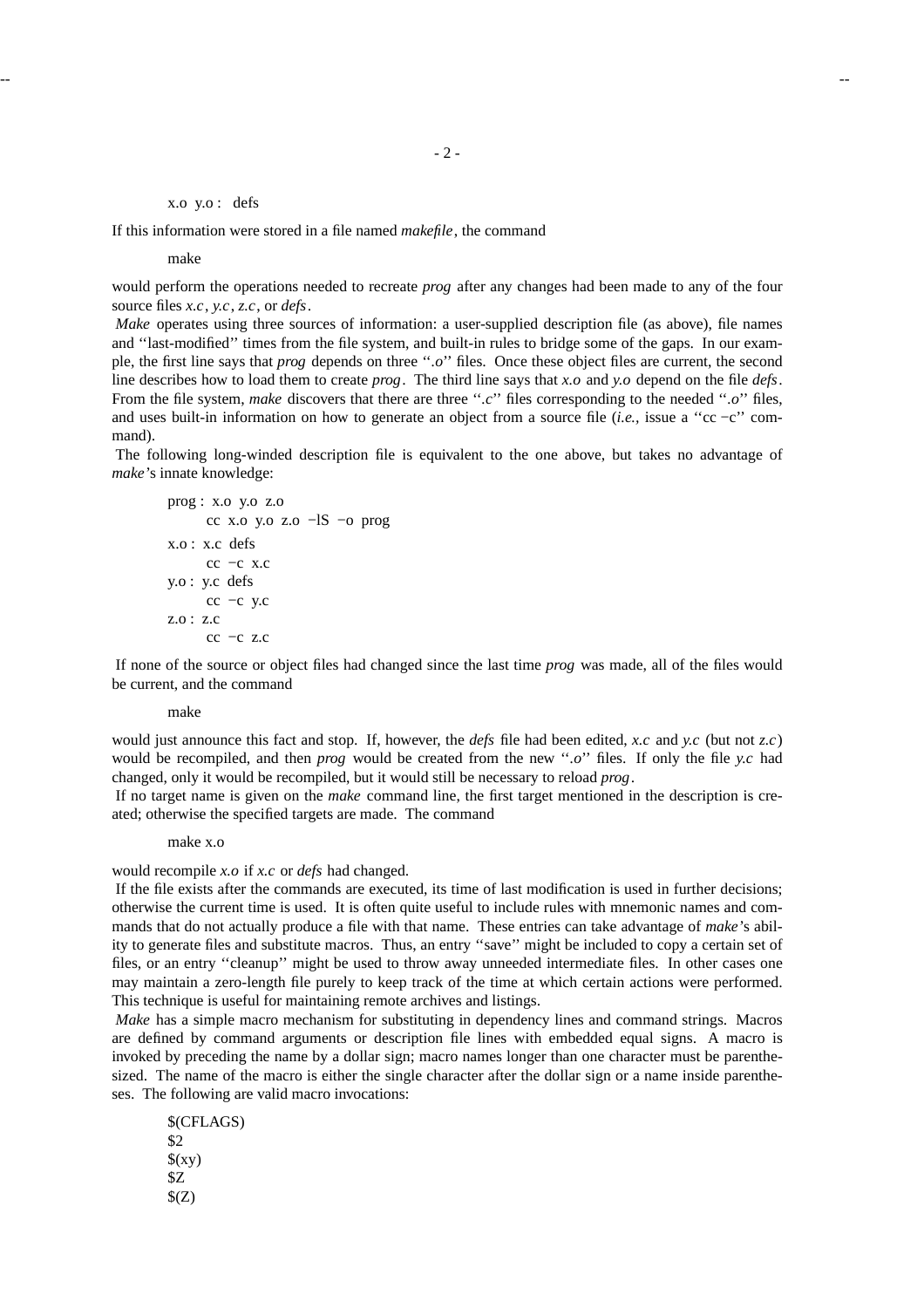The last two invocations are identical.  $\$  is a dollar sign. All of these macros are assigned values during input, as shown below. Four special macros change values during the execution of the command: \$∗, \$@, \$?, and \$<. They will be discussed later. The following fragment shows the use:

```
OBIECTS = X.0 y.o z.o
LIBES = -lSprog: $(OBJECTS)
     cc $(OBJECTS) $(LIBES) −o prog
 ...
```
The command

make

loads the three object files with the *lS* library. The command

make "LIBES= -11 -lS"

loads them with both the Lex (''−ll'') and the Standard (''−lS'') libraries, since macro definitions on the command line override definitions in the description. (It is necessary to quote arguments with embedded commands.)

The following sections detail the form of description files and the command line, and discuss options and built-in rules in more detail.

# **Description Files and Substitutions**

A description file contains three types of information: macro definitions, dependency information, and executable commands. There is also a comment convention: all characters after a sharp (#) are ignored, as is the sharp itself. Blank lines and lines beginning with a sharp are totally ignored. If a non-comment line is too long, it can be continued using a backslash. If the last character of a line is a backslash, the backslash, newline, and following blanks and tabs are replaced by a single blank.

A macro definition is a line containing an equal sign not preceded by a colon or a tab. The name (string of letters and digits) to the left of the equal sign (trailing blanks and tabs are stripped) is assigned the string of characters following the equal sign (leading blanks and tabs are stripped.) The following are valid macro definitions:

$$
2 = xyz
$$
  
abc = -ll -ly -lS  
LIBES =

The last definition assigns LIBES the null string. A macro that is never explicitly defined has the null string as value. Macro definitions may also appear on the *make* command line (see below). Other lines give information about target files. The general form of an entry is:

```
target1 [target2 . . .] :[:] [dependent1 . . .] [; commands] [# . . .]
[(tab) commands] [# . . .]
 ...
```
Items inside brackets may be omitted. Targets and dependents are strings of letters, digits, periods, and slashes. (Shell metacharacters "\*" and "?" are expanded.) A command is any string of characters not including a sharp (except in quotes) or newline. Commands may appear either after a semicolon on a dependency line or on lines beginning with a tab immediately following a dependency line.

A dependency line may have either a single or a double colon. A target name may appear on more than one dependency line, but all of those lines must be of the same (single or double colon) type.

blanks in UNIX†

<sup>†</sup>UNIX is a Trademark of Bell Laboratories.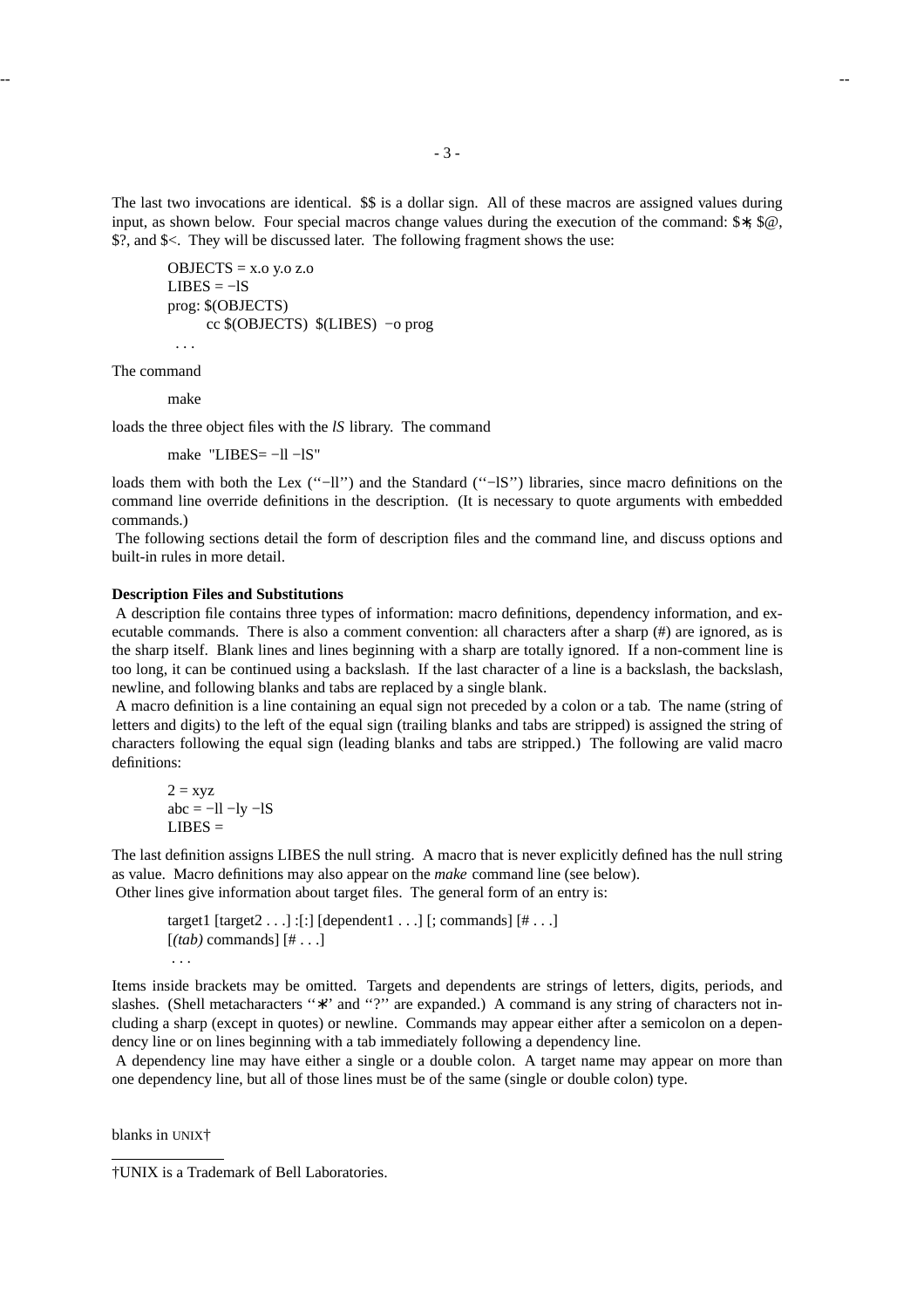1.For the usual single-colon case, at most one of these dependency lines may have a command sequence associated with it. If the target is out of date with any of the dependents on any of the lines, and a command sequence is specified (even a null one following a semicolon or tab), it is executed; otherwise a default creation rule may be invoked.

2.In the double-colon case, a command sequence may be associated with each dependency line; if the target is out of date with any of the files on a particular line, the associated commands are executed. A built-in rule may also be executed. This detailed form is of particular value in updating archive-type files.

If a target must be created, the sequence of commands is executed. Normally, each command line is printed and then passed to a separate invocation of the Shell after substituting for macros. (The printing is suppressed in silent mode or if the command line begins with an @ sign). *Make* normally stops if any command signals an error by returning a non-zero error code. (Errors are ignored if the "−i" flags has been specified on the *make* command line, if the fake target name ''.IGNORE'' appears in the description file, or if the command string in the description file begins with a hyphen. Some UNIX commands return meaningless status). Because each command line is passed to a separate invocation of the Shell, care must be taken with certain commands (e.g., *cd* and Shell control commands) that have meaning only within a single Shell process; the results are forgotten before the next line is executed.

Before issuing any command, certain macros are set.  $\mathcal{P} \omega$  is set to the name of the file to be "made".  $\mathcal{P}$  is set to the string of names that were found to be younger than the target. If the command was generated by an implicit rule (see below), \$< is the name of the related file that caused the action, and \$∗ is the prefix shared by the current and the dependent file names.

If a file must be made but there are no explicit commands or relevant built-in rules, the commands associated with the name ''.DEFAULT'' are used. If there is no such name, *make* prints a message and stops.

#### **Command Usage**

The *make* command takes four kinds of arguments: macro definitions, flags, description file names, and target file names.

make [ flags ] [ macro definitions ] [ targets ]

The following summary of the operation of the command explains how these arguments are interpreted. First, all macro definition arguments (arguments with embedded equal signs) are analyzed and the assignments made. Command-line macros override corresponding definitions found in the description files.

Next, the flag arguments are examined. The permissible flags are

−iIgnore error codes returned by invoked commands. This mode is entered if the fake target name ''.IG-NORE'' appears in the description file.

−sSilent mode. Do not print command lines before executing. This mode is also entered if the fake target name ''.SILENT'' appears in the description file.

−rDo not use the built-in rules.

−nNo execute mode. Print commands, but do not execute them. Even lines beginning with an ''@'' sign are printed.

−tTouch the target files (causing them to be up to date) rather than issue the usual commands.

−qQuestion. The *make* command returns a zero or non-zero status code depending on whether the target file is or is not up to date.

−pPrint out the complete set of macro definitions and target descriptions

−dDebug mode. Print out detailed information on files and times examined.

−fDescription file name. The next argument is assumed to be the name of a description file. A file name of ''−'' denotes the standard input. If there are no ''−f '' arguments, the file named *makefile* or *Makefile* in the current directory is read. The contents of the description files override the built-in rules if they are present).

Finally, the remaining arguments are assumed to be the names of targets to be made; they are done in left to right order. If there are no such arguments, the first name in the description files that does not begin with a period is ''made''.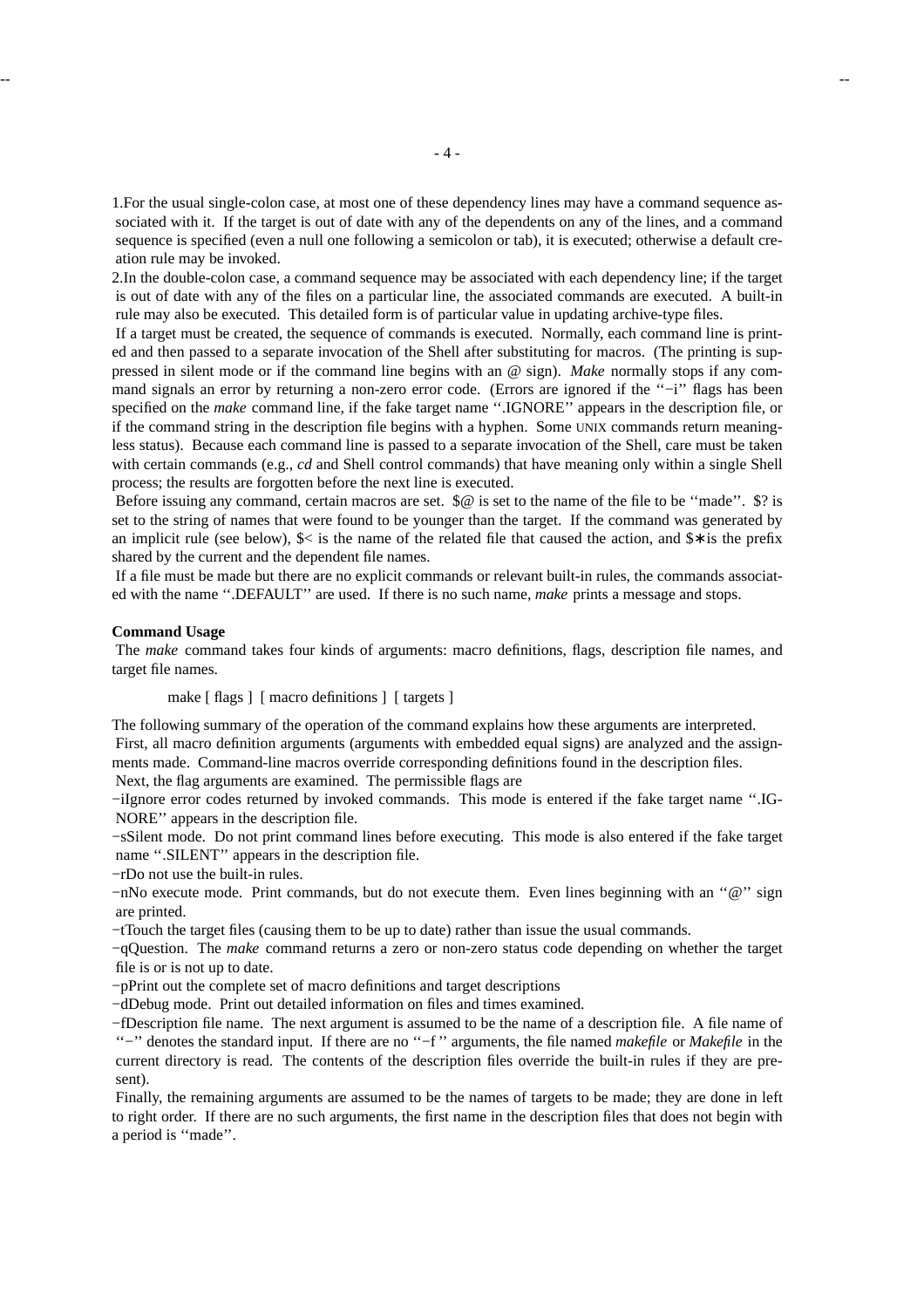## **Implicit Rules**

The *make* program uses a table of interesting suffixes and a set of transformation rules to supply default dependency information and implied commands. (The Appendix describes these tables and means of overriding them.) The default suffix list is:

| $\cdot$        | Object file                |
|----------------|----------------------------|
| $\cdot c$      | C source file              |
| $\cdot e$      | Eff source file            |
| $\cdot$ r      | Ratfor source file         |
| $\cdot f$      | Fortran source file        |
| $\cdot$ S      | Assembler source file      |
| $\cdot y$      | Yacc-C source grammar      |
| .yr            | Yacc-Ratfor source grammar |
| .ye            | Yacc-Efl source grammar    |
| $\overline{I}$ | Lex source grammar         |

The following diagram summarizes the default transformation paths. If there are two paths connecting a pair of suffixes, the longer one is used only if the intermediate file exists or is named in the description.

*.o .c .r .e .f .s .y .yr .ye .l .d .y .l .yr .ye*

If the file *x.o* were needed and there were an *x.c* in the description or directory, it would be compiled. If there were also an *x.l*, that grammar would be run through Lex before compiling the result. However, if there were no *x.c* but there were an *x.l*, *make* would discard the intermediate C-language file and use the direct link in the graph above.

It is possible to change the names of some of the compilers used in the default, or the flag arguments with which they are invoked by knowing the macro names used. The compiler names are the macros AS, CC, RC, EC, YACC, YACCR, YACCE, and LEX. The command

make CC=newcc

will cause the ''newcc'' command to be used instead of the usual C compiler. The macros CFLAGS, RFLAGS, EFLAGS, YFLAGS, and LFLAGS may be set to cause these commands to be issued with optional flags. Thus,

make "CFLAGS= −O"

causes the optimizing C compiler to be used.

#### **Example**

As an example of the use of *make,* we will present the description file used to maintain the *make* command itself. The code for *make* is spread over a number of C source files and a Yacc grammar. The description file contains:

# Description file for the Make command

 $P =$ und  $-3$  | opr  $-r2$  # send to GCOS to be printed FILES = Makefile version.c defs main.c doname.c misc.c files.c dosys.c gram.y lex.c gcos.c OBJECTS = version.o main.o doname.o misc.o files.o dosys.o gram.o  $LIBES = -lS$  $LINT =$  lint  $-p$  $CFLAGS = -O$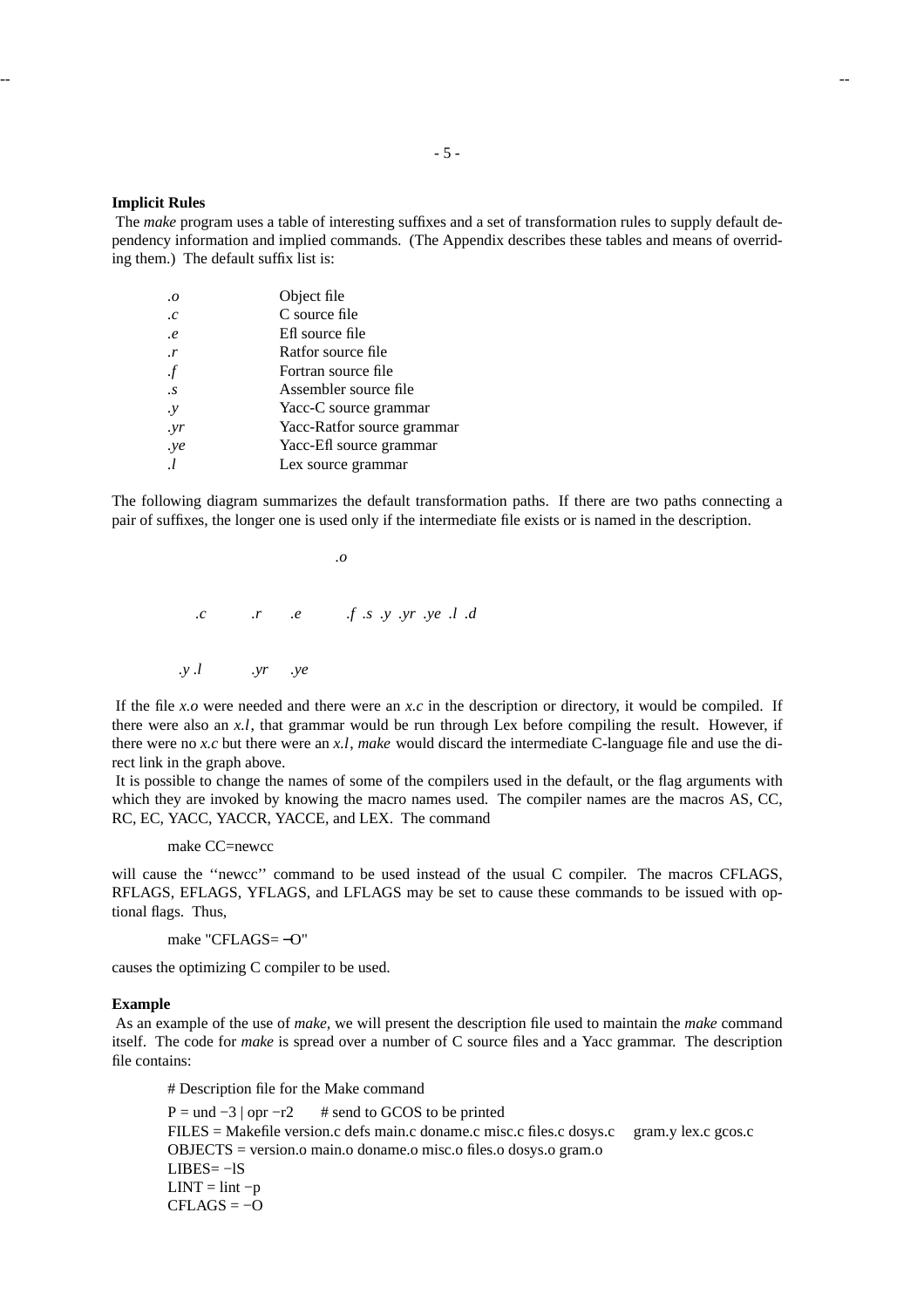-- --

```
-6-
```

```
make: $(OBJECTS)
      cc $(CFLAGS) $(OBJECTS) $(LIBES) −o make
      size make
$(OBJECTS): defs
gram.o: lex.c
cleanup:
     -rm *.o gram.c
      -du
install:
      @size make /usr/bin/make
     cp make /usr/bin/make ; rm make
print: $(FILES) # print recently changed files
     pr $? | $P
      touch print
test:
      make −dp | grep −v TIME >1zap
      /usr/bin/make −dp | grep −v TIME >2zap
      diff 1zap 2zap
      rm 1zap 2zap
lint : dosys.c doname.c files.c main.c misc.c version.c gram.c
      $(LINT) dosys.c doname.c files.c main.c misc.c version.c gram.c
      rm gram.c
arch:
      ar uv /sys/source/s2/make.a $(FILES)
```
*Make* usually prints out each command before issuing it. The following output results from typing the simple command

make

in a directory containing only the source and description file:

cc −c version.c cc −c main.c cc −c doname.c cc −c misc.c cc −c files.c cc −c dosys.c yacc gram.y mv y.tab.c gram.c cc −c gram.c cc version.o main.o doname.o misc.o files.o dosys.o gram.o −lS −o make  $13188+3348+3044 = 19580b = 046174b$ 

Although none of the source files or grammars were mentioned by name in the description file, *make* found them using its suffix rules and issued the needed commands. The string of digits results from the ''size make'' command; the printing of the command line itself was suppressed by an @ sign. The @ sign on the *size* command in the description file suppressed the printing of the command, so only the sizes are written.

The last few entries in the description file are useful maintenance sequences. The ''print'' entry prints only the files that have been changed since the last ''make print'' command. A zero-length file *print* is maintained to keep track of the time of the printing; the \$? macro in the command line then picks up only the names of the files changed since *print* was touched. The printed output can be sent to a different printer or to a file by changing the definition of the *P* macro:

make print " $P =$  opr  $-sp$ "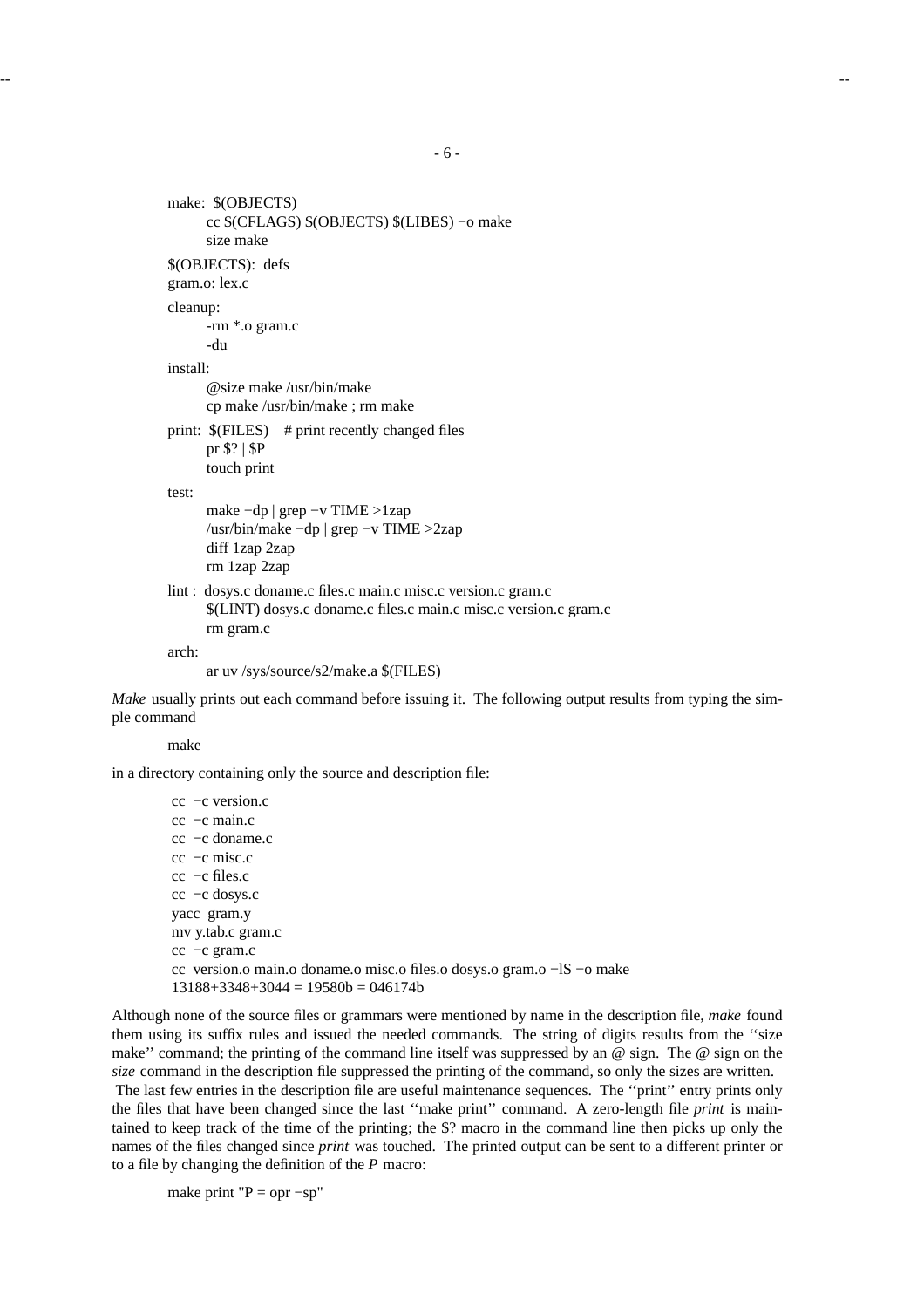*or* make print "P= cat >zap"

#### **Suggestions and Warnings**

The most common difficulties arise from *make*'s specific meaning of dependency. If file *x.c* has a "#include "defs"'' line, then the object file *x.o* depends on *defs*; the source file *x.c* does not. (If *defs* is changed, it is not necessary to do anything to the file *x.c*, while it is necessary to recreate *x.o*.) To discover what *make* would do, the "−n" option is very useful. The command

make −n

orders *make* to print out the commands it would issue without actually taking the time to execute them. If a change to a file is absolutely certain to be benign (e.g., adding a new definition to an include file), the ''−t'' (touch) option can save a lot of time: instead of issuing a large number of superfluous recompilations, *make* updates the modification times on the affected file. Thus, the command

make −ts

(''touch silently'') causes the relevant files to appear up to date. Obvious care is necessary, since this mode of operation subverts the intention of *make* and destroys all memory of the previous relationships. The debugging flag ("−d") causes *make* to print out a very detailed description of what it is doing, including the file times. The output is verbose, and recommended only as a last resort.

## **Acknowledgments**

I would like to thank S. C. Johnson for suggesting this approach to program maintenance control. I would like to thank S. C. Johnson and H. Gajewska for being the prime guinea pigs during development of *make*.

#### **References**

1.S. C. Johnson, ''Yacc — Yet Another Compiler-Compiler'', Bell Laboratories Computing Science Technical Report #32, July 1978.

2.M. E. Lesk, ''Lex — A Lexical Analyzer Generator'', Computing Science Technical Report #39, October 1975.